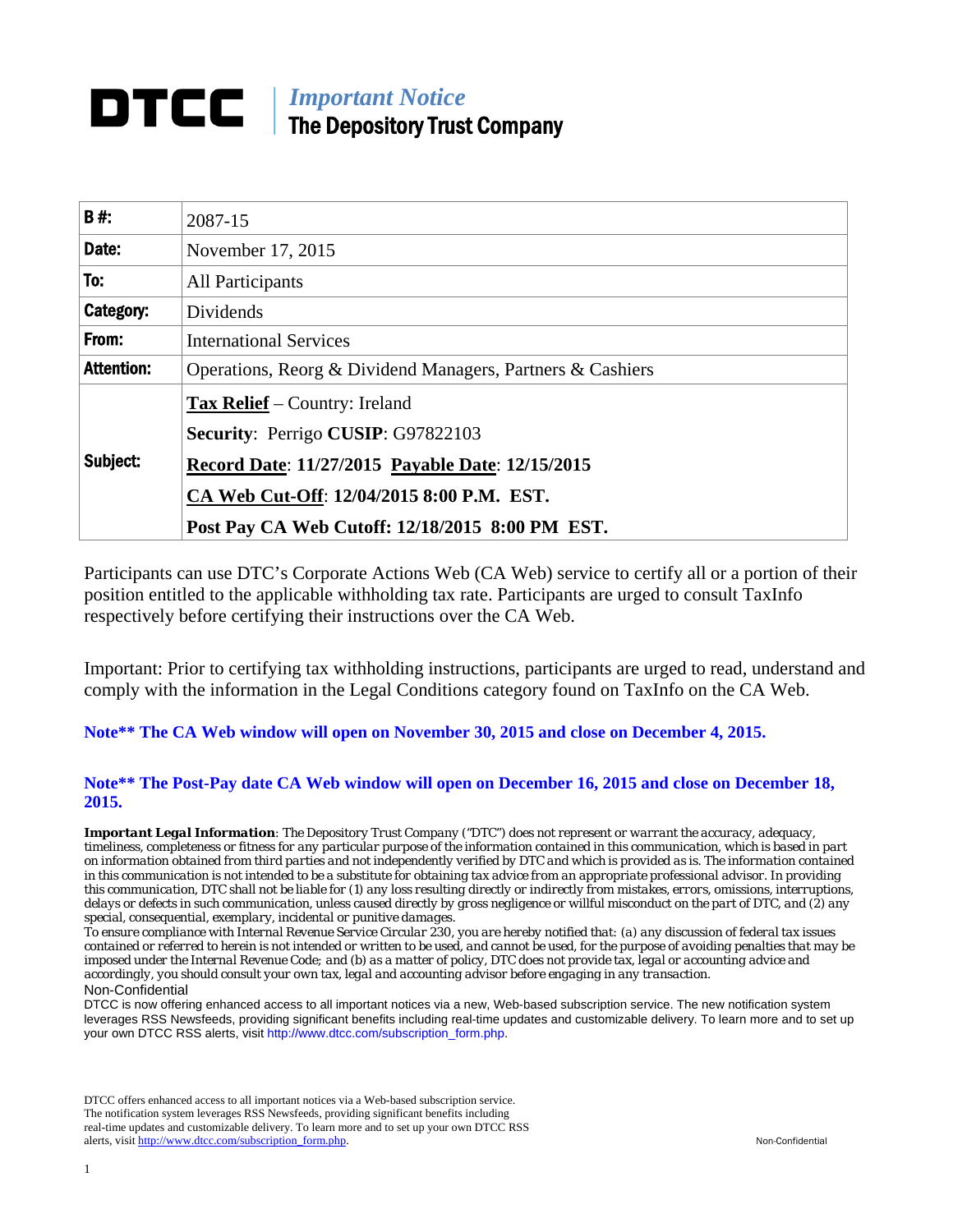

**PERRIGO COMPANY PLC** has announced a cash dividend. Computershare, Inc. acts as the US Transfer Agent for this program.

Participants can use DTC's Corporate Actions Web (CA Web) instructions tab to certify all or a portion of their position entitled to the applicable withholding tax rate. Use of these instruction methods will permit entitlement amounts to be paid through DTC. By electing, Participants agree to the Representations Agreements. and Indemnification below.

All supporting documentation for exempt elections must be provided to GlobeTax acting on behalf of Computershare Investor Services (Ireland) Limited, the qualifying intermediary for Perrigo Company plc (the "QI") by the applicable deadline stated below.

| <b>COUNTRY OF</b><br><b>ISSUANCE</b>             | <b>IRELAND</b>                                                        |
|--------------------------------------------------|-----------------------------------------------------------------------|
| ISSUE                                            | <b>PERRIGO</b>                                                        |
| CUSIP#                                           | G97822103                                                             |
| ΩI                                               | <b>COMPUTERSHARE</b><br><b>INVESTOR SERVICES</b><br>(IRELAND) LIMITED |
| <b>RECORD DATE</b>                               | November 27, 2015                                                     |
| PAY DATE                                         | December 15, 2015                                                     |
| <b>GROSS DIVIDEND</b><br><b>RATE ON PAY DATE</b> | 0.125 USD                                                             |
| <b>STATUTORY WHT</b><br>RATE                     | 20%                                                                   |
|                                                  | US TRANSFER AGENT   COMPUTERSHARE INC                                 |

**DIVIDEND EVENT DETAILS** 

| <b>CHARGES &amp; DEADLINES</b>                      |                                               |                                 |                                                          |                                                                                  |                                                                      |
|-----------------------------------------------------|-----------------------------------------------|---------------------------------|----------------------------------------------------------|----------------------------------------------------------------------------------|----------------------------------------------------------------------|
| <b>FILING METHOD</b>                                | <b>BATCH</b>                                  | <b>PAYMENT</b><br><b>METHOD</b> | <b>TRANSFER</b><br><b>AGENT SERVICE</b><br><b>CHARGE</b> | <b>MINIMUM SERVICE</b><br><b>CHARGE PER</b><br><b>BENEFICIAL</b><br><b>OWNER</b> | <b>CA WEB ELECTIONS</b><br><b>MUST BE MADE BY</b><br>(ALL TIMES EST) |
| <b>RELIEF AT</b><br>$SOURCE - 1st$<br><b>WINDOW</b> | <b>PAYMENT ON PAY</b><br><b>DATE</b>          | VIA DTC                         | N/A                                                      | N/A                                                                              | December 4, 2015;<br>$8:00$ P.M.                                     |
| <b>RELIEF AT</b><br>SOURCE – 2nd<br><b>WINDOW</b>   | <b>PAYMENT ON</b><br><b>DECEMBER 28, 2015</b> | <b>VIA DTC</b>                  | N/A                                                      | N/A                                                                              | December 18, 2015;<br>$8:00$ P.M.                                    |
| <b>LONG-FORM</b>                                    | POST-CA WEB<br>PROCESS: ONGOING               | <b>CHECK</b>                    | \$0.0075 per share                                       | \$25.00                                                                          | December 1, 2019                                                     |

NOTE: THE INITIAL PRE-PAY DATE CA WEB WINDOW WILL OPEN ON NOVEMBER 30, 2015 AND WILL CLOSE ON DECEMBER 4, 2015.

NOTE: THE POST-PAY DATE CA WEB WINDOW WILL OPEN ON DECEMBER 16, 2015 AND WILL CLOSE ON DECEMBER 18, 2015.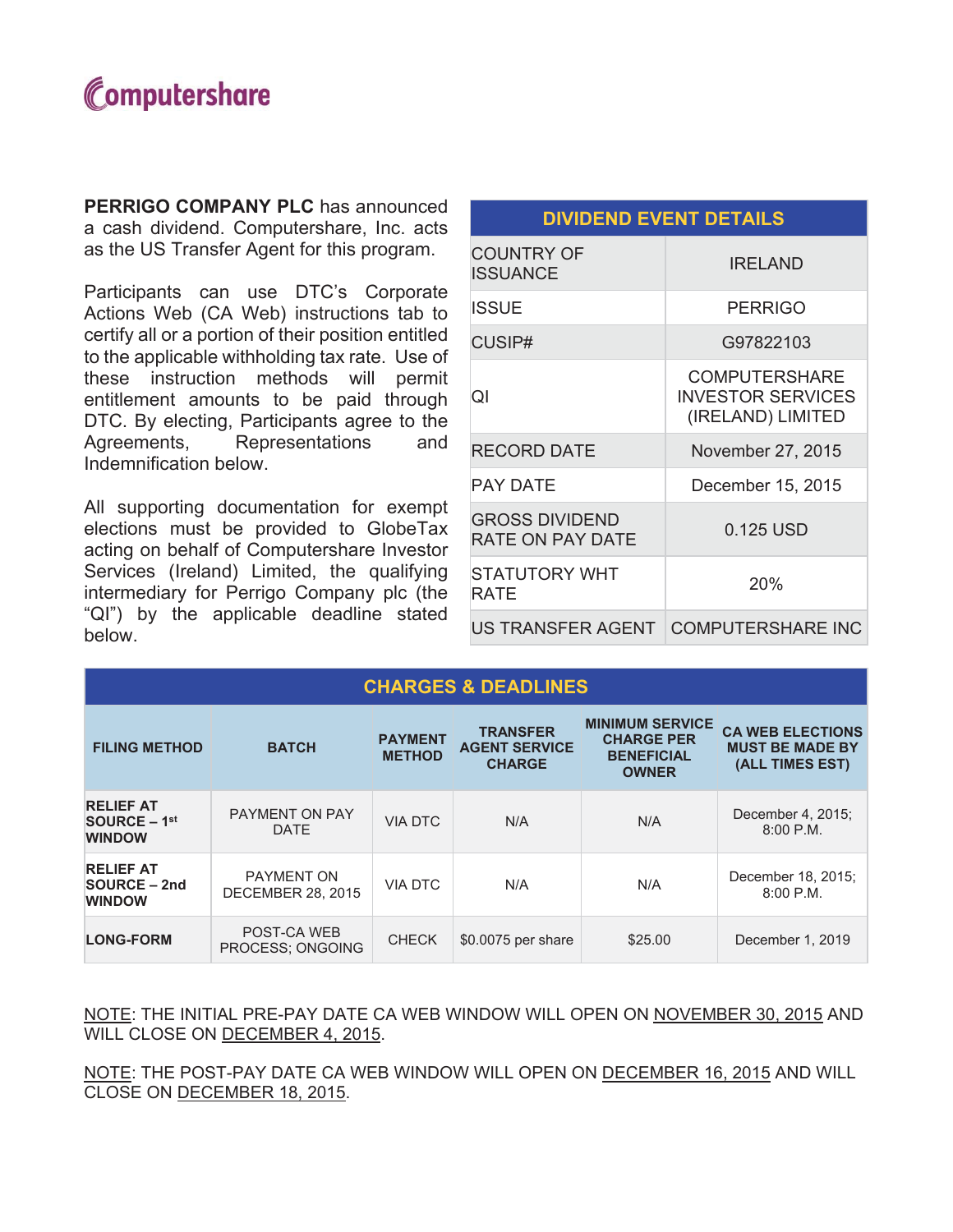By participating in the DTC CA Web process, Participants agree to comply with all audit requests made by the Irish Revenue Commissioners within twenty one days.

| <b>RELIEF AT SOURCE ELIGIBILITY MATRIX</b>                                                  |                               |                                                                                                                                                                                                                                                                                                                                                                                                                                                                                                                                                                                                                                                                                                                                                                                                |                                                            |  |
|---------------------------------------------------------------------------------------------|-------------------------------|------------------------------------------------------------------------------------------------------------------------------------------------------------------------------------------------------------------------------------------------------------------------------------------------------------------------------------------------------------------------------------------------------------------------------------------------------------------------------------------------------------------------------------------------------------------------------------------------------------------------------------------------------------------------------------------------------------------------------------------------------------------------------------------------|------------------------------------------------------------|--|
| <b>RATE DESCRIPTION</b>                                                                     | <b>RECLAIM</b><br><b>RATE</b> | <b>ELIGIBLE RESIDENTS</b>                                                                                                                                                                                                                                                                                                                                                                                                                                                                                                                                                                                                                                                                                                                                                                      | <b>DOCUMENTATION</b><br><b>REQUIRED</b>                    |  |
| <b>EXEMPT U.S.</b><br>$0\%$                                                                 | 20%                           | U.S. RESIDENT BENEFICIAL OWNERS WITH A VERIFIED<br><b>U.S. ADDRESS</b>                                                                                                                                                                                                                                                                                                                                                                                                                                                                                                                                                                                                                                                                                                                         | <b>NONE</b>                                                |  |
| <b>RESIDENTS OF</b><br><b>RELEVANT</b><br><b>TERRITORIES (OTHER</b><br>THAN THE U.S.)<br>0% | 20%                           | ALBANIA, ARMENIA, AUSTRALIA, AUSTRIA, BAHRAIN,<br>BELARUS, BELGIUM, BOSNIA & HERZEGOVINA,<br>BOTSWANA, BULGARIA, CANADA, CHILE, CHINA,<br>CROATIA, CYPRUS, CZECH REPUBLIC, DENMARK,<br>EGYPT, ESTONIA, ETHIOPIA, FINLAND, FRANCE,<br>GEORGIA, GERMANY, GREECE, HONG KONG,<br>HUNGARY, ICELAND, INDIA, ISRAEL, ITALY, JAPAN,<br>KOREA, KUWAIT, LATVIA, LITHUANIA, LUXEMBOURG,<br>MACEDONIA, MALAYSIA, MALTA, MEXICO, MOLDOVA,<br>MONTENEGRO, MOROCCO, THE NETHERLANDS, NEW<br>ZEALAND, NORWAY, PAKISTAN, PANAMA, POLAND,<br>PORTUGAL, QATAR, ROMANIA, RUSSIA, SAUDI ARABIA,<br>SERBIA, SINGAPORE, SLOVAK REPUBLIC, SLOVENIA,<br>SOUTH AFRICA, SPAIN, SWEDEN, SWITZERLAND,<br>THAILAND, THE REPUBLIC OF TURKEY, UKRAINE,<br>UNITED ARAB EMIRATES, UNITED KINGDOM,<br>UZBEKISTAN, VIETNAM, ZAMBIA | 1. COVER LETTER<br>2. NON-RESIDENT V2<br><b>FORM</b>       |  |
| <b>OTHER ELIGIBLE</b><br><b>ENTITIES</b><br>0%                                              | 20%                           | A COMPANY THAT IS RESIDENT OUTSIDE OF THE<br>RELEVANT TERRITORIES BUT IS CONTROLLED BY A<br>PERSON OR PERSONS THAT IS OR ARE RESIDENT IN A<br>RELEVANT TERRITORY OR BY A COMPANY THAT IS<br>SUBSTANTIALLY AND REGULARLY TRADED ON A<br>RECONGNIZED STOCK EXCHANGE IN A RELEVANT<br><b>TERRITORY</b>                                                                                                                                                                                                                                                                                                                                                                                                                                                                                            | 1. COVER LETTER<br>2. NON-RESIDENT V2<br><b>FORM</b>       |  |
| <b>EXEMPT</b><br><b>ELIGIBLE IRISH</b><br><b>ENTITIES</b><br>0%                             | 20%                           | <b>IRISH RESIDENT COMPANIES, PENSION SCHEMES,</b><br>QUALIFYING EMPLOYEE SHARE OWNERSHIP TRUSTS.<br>COLLECTIVE INVESTMENT UNDERTAKINGS OR<br><b>CHARITIES</b>                                                                                                                                                                                                                                                                                                                                                                                                                                                                                                                                                                                                                                  | 1. COVER LETTER<br>2. COMPOSITE<br><b>RESIDENT V3 FORM</b> |  |

NOTE: THE TERMS FOR DIVIDEND WITHHOLDING TAX EXEMPTION OUTLINED THROUGHOUT THIS NOTICE APPLY TO THE CURRENT DIVIDEND WITH RECORD DATE NOVEMBER 27, 2015. FUTURE DIVIDENDS MAY BE SUBJECT TO DIFFERENT REQUIREMENTS THAT WILL BE OUTLINED IN SUBSEQUENT IMPORTANT NOTICES.

## **REQUIREMENTS FOR EXEMPT ELECTIONS**

| <b>ELECTION CATEGORY</b> | <b>DESCRIPTION / CLARIFICATION</b>                                                                                                                                                                                                                                                                                                                                                      |
|--------------------------|-----------------------------------------------------------------------------------------------------------------------------------------------------------------------------------------------------------------------------------------------------------------------------------------------------------------------------------------------------------------------------------------|
| <b>U.S. RESIDENTS</b>    | The direct beneficial owner of the shares to be paid at the exempt rate has a valid U.S.<br>address on the participant's books and records on the record date. The participant is not<br>required to provide a U.S. Certification of Residence (Form 6166) but must have a valid<br>U.S. address on their books which has been certified by the beneficial owner through a W-9<br>Form. |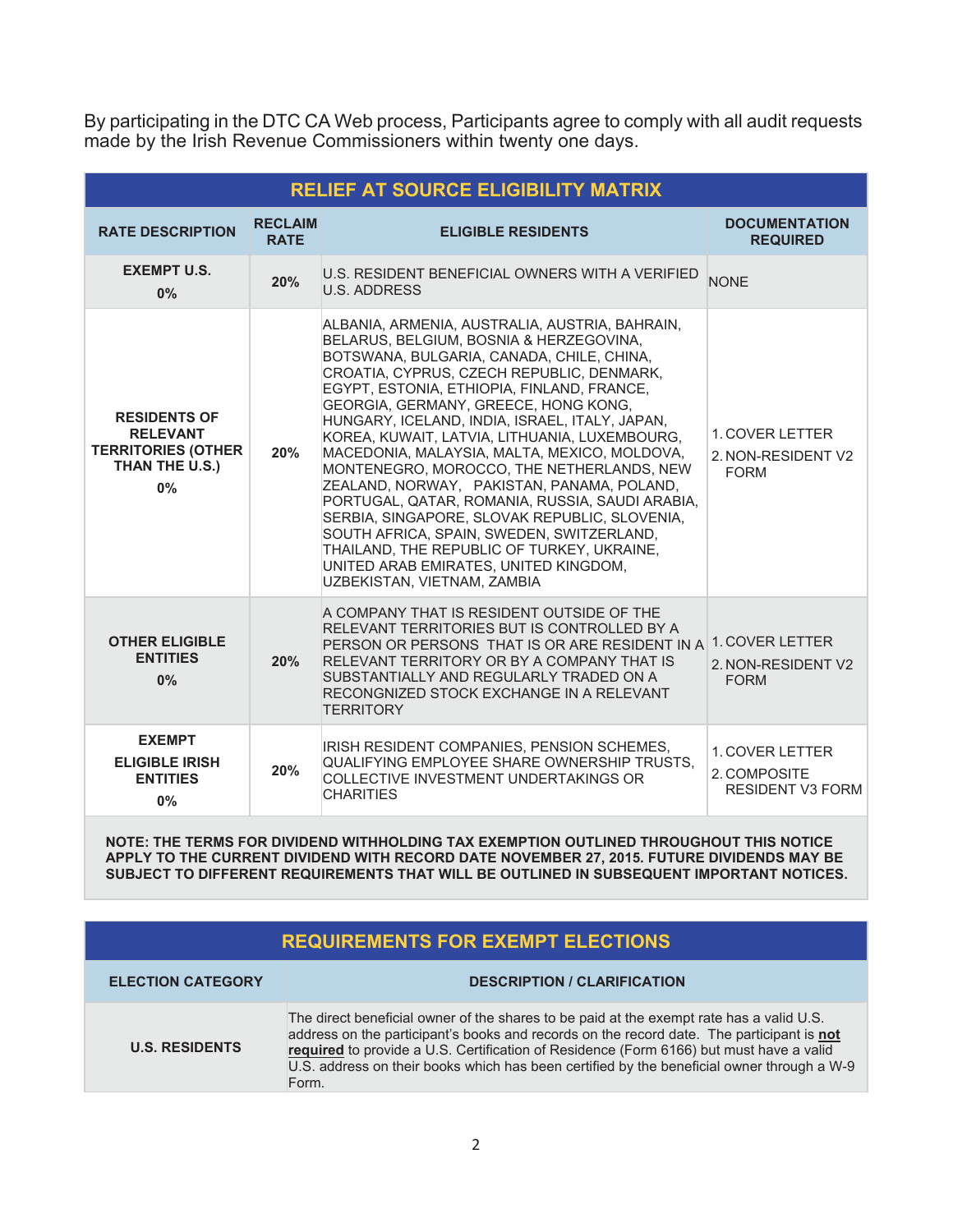|                                                                                                      | To qualify under this category:                                                                                                                                                                                                                                                                                                                                                                                                           |
|------------------------------------------------------------------------------------------------------|-------------------------------------------------------------------------------------------------------------------------------------------------------------------------------------------------------------------------------------------------------------------------------------------------------------------------------------------------------------------------------------------------------------------------------------------|
| <b>RESIDENTS OF RELEVANT</b><br><b>TERRITORIES (OTHER THAN</b><br>THE U.S.)                          | a) An original Non-Resident V2 Form is on file with the qualifying intermediary<br>closest to the beneficial owner by the end of the applicable CA Web election<br>period and the relationship between the qualifying intermediary and the<br>beneficial owner is disclosed to GlobeTax as agent for the QI using Appendix<br>A enclosed.<br><b>OR</b><br>b) An original Non-Resident V2 Form is provided to GlobeTax as agent for the QI |
|                                                                                                      | by the end of the applicable election period and the beneficial owner is disclosed<br>to GlobeTax as agent for the QI using Appendix A enclosed.                                                                                                                                                                                                                                                                                          |
|                                                                                                      | To qualify under this category:                                                                                                                                                                                                                                                                                                                                                                                                           |
| <b>OTHER ELIGIBLE ENTITIES</b>                                                                       | a) An original Non-Resident V2 Form is on file with the qualifying intermediary<br>closest to the beneficial owner by the end of the applicable CA Web election<br>period and the relationship between the qualifying intermediary and the<br>beneficial owner is disclosed to GlobeTax as agent for the QI using Appendix A<br>enclosed.<br><b>OR</b>                                                                                    |
|                                                                                                      | An original Non-Resident V2 Form is provided to GlobeTax as agent for the QI<br>b)<br>by the end of the applicable election period and the beneficial owner is disclosed<br>to GlobeTax as agent for the QI using Appendix A enclosed.                                                                                                                                                                                                    |
|                                                                                                      | To qualify under this category:                                                                                                                                                                                                                                                                                                                                                                                                           |
| <b>IRISH RESIDENT</b><br><b>CORPORATIONS AND</b><br><b>OTHER ENTITIES</b><br>(EXCLUDING INDIVIDUALS) | a) An original Composite Resident V3 Form is on file with the qualifying<br>intermediary closest to the beneficial owner by the end of the applicable election<br>period and the relationship between the qualifying intermediary and the<br>beneficial owner is disclosed to GlobeTax as agent for the QI using Appendix<br>A enclosed.                                                                                                  |
|                                                                                                      | <b>OR</b>                                                                                                                                                                                                                                                                                                                                                                                                                                 |
|                                                                                                      | An original Composite Resident V3 Form is provided to GlobeTax as agent for<br>b)<br>the QI by the end of the applicable election period and the beneficial owner is<br>disclosed to GlobeTax as agent for the QI using Appendix A enclosed.                                                                                                                                                                                              |

| <b>SPECIAL SITUATIONS</b>                                                                                                      |              |                                                                                                                                                                                                                                                                                                                                                                                                                                                                                                                                                                                                                                                                                                                                                                                                                                                           |  |  |
|--------------------------------------------------------------------------------------------------------------------------------|--------------|-----------------------------------------------------------------------------------------------------------------------------------------------------------------------------------------------------------------------------------------------------------------------------------------------------------------------------------------------------------------------------------------------------------------------------------------------------------------------------------------------------------------------------------------------------------------------------------------------------------------------------------------------------------------------------------------------------------------------------------------------------------------------------------------------------------------------------------------------------------|--|--|
| <b>U.S. CITIZENS AND</b><br><b>RESIDENTS ON LONG TERM</b><br><b>ASSIGNMENT ABROAD</b><br>ELECTING AS A U.S.<br><b>RESIDENT</b> | Either<br>b) | a) There is still a valid U.S. address on file with the DTC Participant (validated<br>with a $W-9$ ).<br><b>OR</b><br>An original Non-Resident V2 Form and an I.R.S. form 6166 (provided as<br>documentation for part 2 of the Non-Resident V2 Form) are provided to either<br>the qualifying intermediary closest to the beneficial owner or to GlobeTax as<br>agent for the QI. Should the relevant forms be on file with the qualifying<br>intermediary, the relationship between the qualifying intermediary and the<br>beneficial owner must be disclosed to GlobeTax as agent for the QI using<br>Appendix A enclosed. Should the relevant forms be provided to GlobeTax as<br>agent for the QI the beneficial owner must be disclosed to GlobeTax as agent<br>for the QI using Appendix A enclosed.<br>ELECT SHARES IN THE U.S. RESIDENTS CATEGORY |  |  |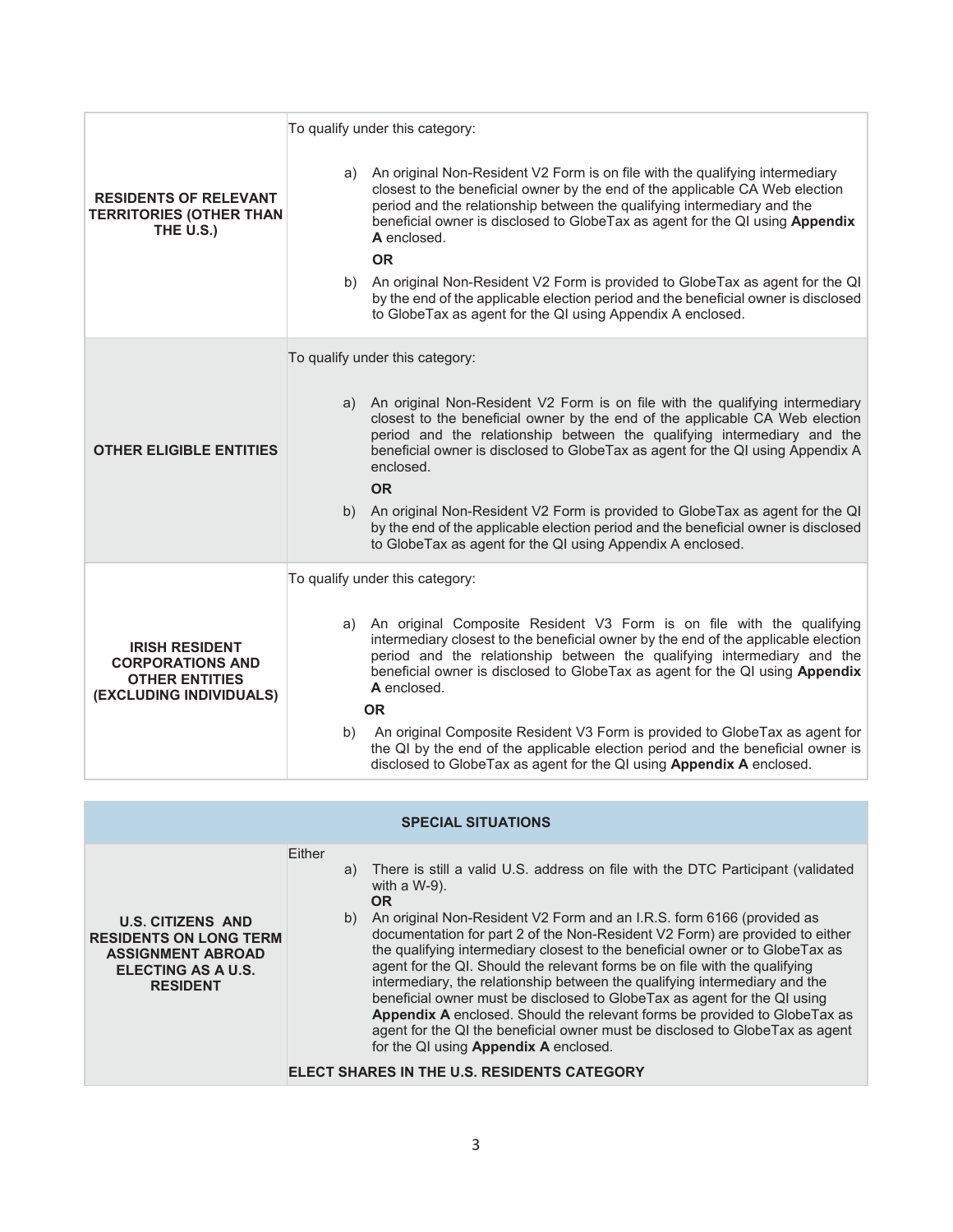|                                                                                                                                                 | To qualify under this category:                                                                                                                                                                                                                                                                                                                                                                                                                                                                                                                                                                                                                                                                                                                                                                                                                                                                                                                                                                                                                                                                                                                                                                                                                                                                             |
|-------------------------------------------------------------------------------------------------------------------------------------------------|-------------------------------------------------------------------------------------------------------------------------------------------------------------------------------------------------------------------------------------------------------------------------------------------------------------------------------------------------------------------------------------------------------------------------------------------------------------------------------------------------------------------------------------------------------------------------------------------------------------------------------------------------------------------------------------------------------------------------------------------------------------------------------------------------------------------------------------------------------------------------------------------------------------------------------------------------------------------------------------------------------------------------------------------------------------------------------------------------------------------------------------------------------------------------------------------------------------------------------------------------------------------------------------------------------------|
| <b>U.S. CITIZENS AND</b><br><b>RESIDENTS ON LONG TERM</b><br><b>ASSIGNMENT ABROAD</b><br><b>ELECTING AS A RESIDENT</b><br>OF RELEVANT TERRITORY | a) An original Non-Resident V2 Form is on file with the qualifying intermediary<br>closest to the beneficial owner and the relationship between the qualifying<br>intermediary and the beneficial owner is disclosed to GlobeTax as agent for<br>the QI using Appendix A enclosed.<br><b>OR</b><br>b) An original Non-Resident V2 Form is provided to GlobeTax as agent for the QI<br>by the end of the applicable election period and the beneficial owner is<br>disclosed to GlobeTax as agent for the QI using Appendix A enclosed.<br>ELECT SHARES IN THE RESIDENTS OF RELEVANT TERRITORIES (OTHER THAN THE<br><b>U.S.) CATEGORY</b>                                                                                                                                                                                                                                                                                                                                                                                                                                                                                                                                                                                                                                                                    |
| <b>RESIDENTS OF RELEVANT</b><br><b>TERRITORIES RESIDING IN</b><br>THE U.S.                                                                      | If a shareholder has an address in the U.S. but has a form W-8BEN on file that validates his<br>residency in a relevant territory (other than the U.S.) he may claim exemption in the EXEMPT<br>0% - RESIDENTS OF RELEVANT TERRITORIES (OTHER THAN THE U.S.), provided that<br>he satisfies all other terms and conditions under that category.<br>ELECT SHARES IN THE RESIDENTS OF RELEVANT TERRITORIES (OTHER THAN THE<br><b>U.S.) CATEGORY</b>                                                                                                                                                                                                                                                                                                                                                                                                                                                                                                                                                                                                                                                                                                                                                                                                                                                           |
| <b>PARTNERSHIPS - U.S.</b><br><b>RESIDENTS</b>                                                                                                  | For DWT purposes, a partnership is viewed as a U.S. resident only to the extent that all of<br>the partnership's underlying partners are U.S. residents. If all partners are U.S. residents and<br>have a U.S. address on the participant's books and records on the record date (certified by<br>the beneficial owner through a valid Form W-9), the partnership is entitled to exemption from<br>DWT under the "U.S. Residents" CA Web election category.<br>ELECT SHARES IN THE U.S. RESIDENTS CATEGORY                                                                                                                                                                                                                                                                                                                                                                                                                                                                                                                                                                                                                                                                                                                                                                                                  |
| <b>PARTNERSHIPS -</b><br><b>RESIDENTS OF RELEVANT</b><br><b>TERRITORIES</b>                                                                     | For DWT purposes, a partnership is viewed as a resident of a "relevant territory" only to the<br>extent that all of the partnership's underlying partners are residents of a "relevant territory"<br>on the record date.<br>To qualify under this category, each partner must have:<br>a) An original Non-Resident V2 Form on file with the qualifying Intermediary<br>closest to the beneficial owner and the partnership is disclosed to GlobeTax as<br>agent for the QI using Appendix A.<br><b>OR</b><br>b) An original Non-Resident V2 Form provided to GlobeTax as agent for the QI<br>and the underlying partners are disclosed to GlobeTax as agent for the QI using<br><b>Appendix A.</b><br>Each partner must have provided the relevant Non-Resident V2 Form to GlobeTax as agent<br>for the QI or other qualifying intermediary as applicable, and the beneficial owner is disclosed<br>to GlobeTax as agent for the QI using Appendix A by 8 P.M. EST on the last day of the pre-<br>pay date CA Web election period to be eligible for payment via relief at source on pay date.<br>If any one partner is not a resident of a "relevant territory" or otherwise entitled to an<br>exemption from Irish DWT, no part of the partnership's position is entitled to<br>exemption from Irish DWT. |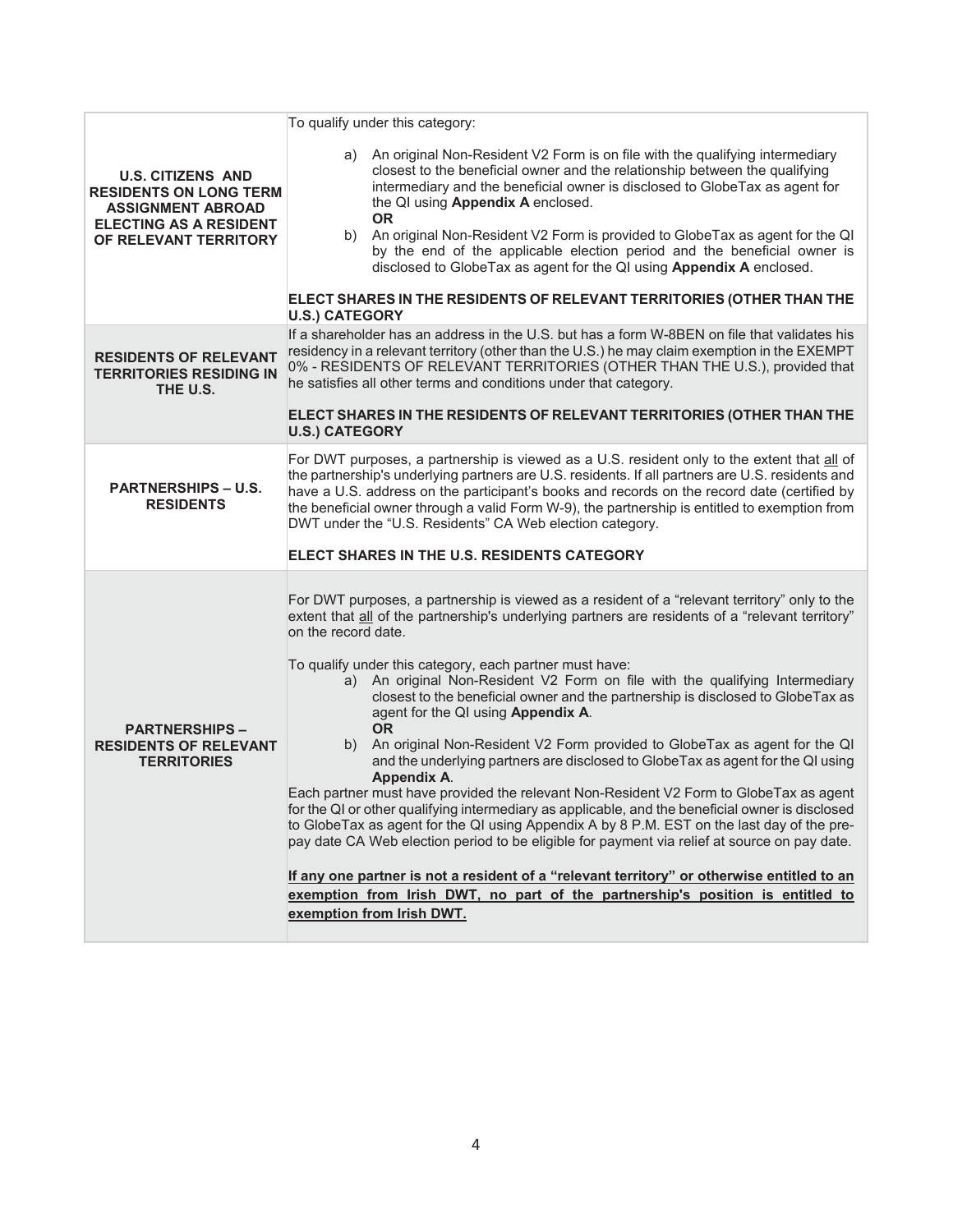| <b>NON-RELEVANT TERRITORY</b><br><b>FORMED PARTNERSHIP (e.g.</b><br><b>CAYMAN ISLANDS)</b>                                                                                                                                                                                                                                                                                                                                                                                                                                                                                                                                                                                                                                                                                                                                                                         | A non-relevant territory formed partnership, e.g. Cayman Islands, may potentially qualify<br>under the OTHER ELIGIBLE ENTITIES CA WEB election category. To qualify under this<br>category, the partnership must apply directly to the Irish Revenue Commissioners to<br>receive a letter by concession granting the partnership an exemption at source from DWT<br>(providing all partners are resident in a relevant territory) and they must have:<br>a) A concession letter from the Irish Revenue Commissioners on file with the<br>qualifying intermediary closest to the beneficial owner and the partnership is<br>disclosed to GlobeTax as agent for the QI using Appendix A.<br><b>OR</b><br>b) A concession letter from the Irish Revenue Commissioners is provided to<br>GlobeTax as agent for the QI and the partnership is disclosed to GlobeTax as<br>agent for the QI using Appendix A.<br>In order to apply, the Irish Revenue Commissioners would require valid Non-Resident V2<br>Forms for all partners, a spreadsheet listing of all partners, and their percentage<br>shareholdings.<br>The partnership must have provided the relevant concession letter to GlobeTax as agent for<br>the QI or other qualifying intermediary as applicable, and the partnership is disclosed to<br>GlobeTax as agent for the QI using Appendix A by 8 P.M. EST on the last day of the pre-pay |  |  |  |  |
|--------------------------------------------------------------------------------------------------------------------------------------------------------------------------------------------------------------------------------------------------------------------------------------------------------------------------------------------------------------------------------------------------------------------------------------------------------------------------------------------------------------------------------------------------------------------------------------------------------------------------------------------------------------------------------------------------------------------------------------------------------------------------------------------------------------------------------------------------------------------|------------------------------------------------------------------------------------------------------------------------------------------------------------------------------------------------------------------------------------------------------------------------------------------------------------------------------------------------------------------------------------------------------------------------------------------------------------------------------------------------------------------------------------------------------------------------------------------------------------------------------------------------------------------------------------------------------------------------------------------------------------------------------------------------------------------------------------------------------------------------------------------------------------------------------------------------------------------------------------------------------------------------------------------------------------------------------------------------------------------------------------------------------------------------------------------------------------------------------------------------------------------------------------------------------------------------------------------------------------------------------------------------------|--|--|--|--|
|                                                                                                                                                                                                                                                                                                                                                                                                                                                                                                                                                                                                                                                                                                                                                                                                                                                                    | date CA Web election period to be eligible for payment via relief at source on pay date.                                                                                                                                                                                                                                                                                                                                                                                                                                                                                                                                                                                                                                                                                                                                                                                                                                                                                                                                                                                                                                                                                                                                                                                                                                                                                                             |  |  |  |  |
| <b>TAXABLE</b><br>("DISCRETIONARY")<br><b>TRUSTS</b>                                                                                                                                                                                                                                                                                                                                                                                                                                                                                                                                                                                                                                                                                                                                                                                                               | If a trust is taxable at the entity level and falls within one of the exempt categories set out<br>above at the level of the trust, it is entitled to exemption from DWT.                                                                                                                                                                                                                                                                                                                                                                                                                                                                                                                                                                                                                                                                                                                                                                                                                                                                                                                                                                                                                                                                                                                                                                                                                            |  |  |  |  |
| If a trust is not taxable at the entity level, eligibility for exemption from DWT depends on the<br>residency of its underlying beneficiaries. If all beneficiaries are residents of relevant<br>territories, the trust is entitled to exemption from DWT. If at least one beneficiary is not a<br>resident of a relevant territory, no part of the trust's position is entitled to exemption from<br>DWT and the trust's entire position is subject to the 20% DWT.<br><b>NON-TAXABLE ("NON-</b><br><b>DISCRETIONARY") TRUSTS</b><br>Withholding rate with Participant CA Web certification for taxable trusts and non-taxable<br>trusts whose beneficiaries are all residents of relevant territories: 0%<br>Withholding rate without Participant CA Web certification and for Non-taxable trusts with at<br>least one resident not in a relevant territory: 20% |                                                                                                                                                                                                                                                                                                                                                                                                                                                                                                                                                                                                                                                                                                                                                                                                                                                                                                                                                                                                                                                                                                                                                                                                                                                                                                                                                                                                      |  |  |  |  |

| <b>LONG FORM ELIGIBILITY MATRIX</b> |                               |                                                                                                                                                                                                                                                                                                                                                                                                                                                                                                                                             |                                                                                                                                                                                              |  |  |  |
|-------------------------------------|-------------------------------|---------------------------------------------------------------------------------------------------------------------------------------------------------------------------------------------------------------------------------------------------------------------------------------------------------------------------------------------------------------------------------------------------------------------------------------------------------------------------------------------------------------------------------------------|----------------------------------------------------------------------------------------------------------------------------------------------------------------------------------------------|--|--|--|
| <b>RATE</b><br><b>DESCRIPTION</b>   | <b>RECLAIM</b><br><b>RATE</b> | <b>ELIGIBLE RESIDENTS</b>                                                                                                                                                                                                                                                                                                                                                                                                                                                                                                                   | <b>DOCUMENTATION REQUIRED</b>                                                                                                                                                                |  |  |  |
| <b>EXEMPT U.S.</b><br>0%            | 20%                           | U.S. RESIDENT BENEFICIAL OWNERS<br>(CLAIMED UNFAVORABLE THROUGH CA WEB)                                                                                                                                                                                                                                                                                                                                                                                                                                                                     | 1. COVER LETTER<br>2. DTC PARTICIPANT POWER<br>OF ATTORNEY                                                                                                                                   |  |  |  |
| <b>EXEMPT</b><br>NON-U.S.<br>$0\%$  | 20%                           | ALBANIA, ARMENIA, AUSTRALIA, AUSTRIA,<br>BAHRAIN, BELARUS, BELGIUM, BOSNIA &<br>HERZEGOVINA, BOTSWANA, BULGARIA, CANADA,<br>CHILE, CHINA, CROATIA, CYPRUS, CZECH<br>REPUBLIC, DENMARK, EGYPT, ESTONIA, ETHIOPIA,<br>FINLAND, FRANCE, GEORGIA, GERMANY, GREECE,<br>HONG KONG, HUNGARY, ICELAND, INDIA, ISRAEL,<br>ITALY, JAPAN, KOREA, KUWAIT, LATVIA, LITHUANIA,<br>LUXEMBOURG, MACEDONIA, MALAYSIA, MALTA,<br>MEXICO, MOLDOVA, MONTENEGRO, MOROCCO,<br>THE NETHERLANDS, NEW ZEALAND, NORWAY,<br>PAKISTAN, PANAMA, POLAND, PORTUGAL, QATAR, | 1. COVER LETTER<br>2. DTC PARTICIPANT POWER<br>OF ATTORNEY<br>3. DIVIDEND WITHHOLDING<br><b>TAX REFUND CLAIM FORM</b><br>4. NON-RESIDENT V2 FORM<br>5. BENEFICIAL OWNER<br>POWER OF ATTORNEY |  |  |  |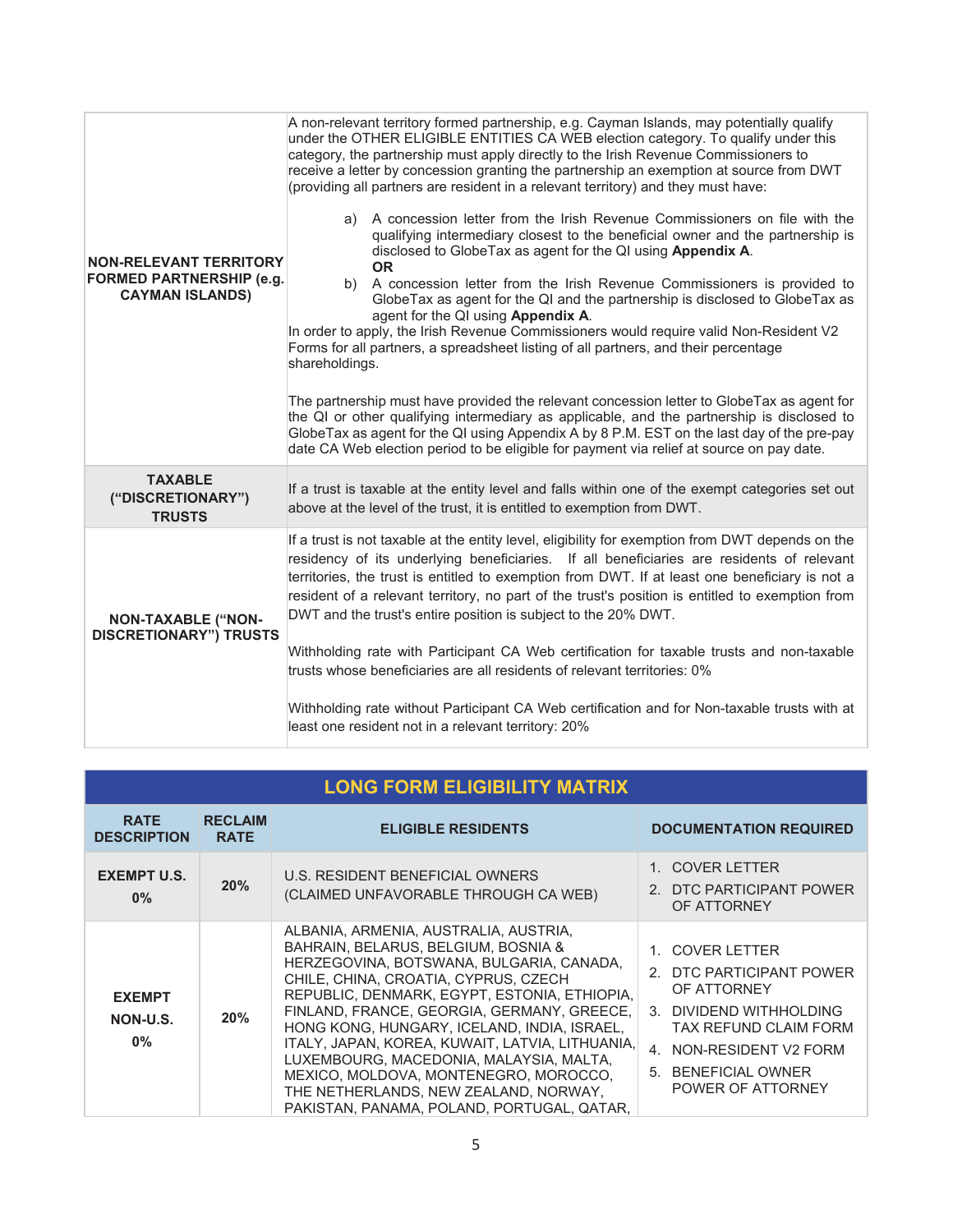|                                                                    |     | ROMANIA, RUSSIA, SAUDI ARABIA, SERBIA,<br>SINGAPORE, SLOVAK REPUBLIC, SLOVENIA.<br>SOUTH AFRICA, SPAIN, SWEDEN, SWITZERLAND,<br>THAILAND. THE REPUBLIC OF TURKEY, UKRAINE.<br>UNITED ARAB EMIRATES, UNITED KINGDOM,<br>UZBEKISTAN, VIETNAM, ZAMBIA |                                                                                                                                                                                                       |
|--------------------------------------------------------------------|-----|----------------------------------------------------------------------------------------------------------------------------------------------------------------------------------------------------------------------------------------------------|-------------------------------------------------------------------------------------------------------------------------------------------------------------------------------------------------------|
| <b>EXEMPT</b><br><b>ELIGIBLE IRISH</b><br><b>ENTITIES</b><br>$0\%$ | 20% | IRISH RESIDENT COMPANIES, PENSION SCHEMES,<br>QUALIFYING EMPLOYEE SHARE OWNERSHIP<br><b>TRUSTS, COLLECTIVE INVESTMENT</b><br>UNDERTAKINGS OR CHARITIES                                                                                             | 1. COVER LETTER<br>2. DTC PARTICIPANT POWER<br>OF ATTORNEY<br>3. DIVIDEND WITHHOLDING<br>TAX REFUND CLAIM FORM<br>4. COMPOSITE RESIDENT V3<br><b>FORM</b><br>5. BENEFICIAL OWNER<br>POWER OF ATTORNEY |

| <b>DESCRIPTION OF VARIOUS LONG FORM DOCUMENTATION</b>                           |                                                                                                                                                                                                                                                                                  |                                  |                                                     |  |  |  |
|---------------------------------------------------------------------------------|----------------------------------------------------------------------------------------------------------------------------------------------------------------------------------------------------------------------------------------------------------------------------------|----------------------------------|-----------------------------------------------------|--|--|--|
| <b>DOCUMENT NAME</b>                                                            | <b>DESCRIPTION</b>                                                                                                                                                                                                                                                               | <b>ORIGINAL /</b><br><b>COPY</b> | <b>SIGNATURE</b><br><b>REQUIREMENT</b>              |  |  |  |
| <b>COVER LETTER</b><br>(APPENDIX B)                                             | Cover letter required for all long-form claims.                                                                                                                                                                                                                                  | <b>ORIGINAL</b>                  | <b>DTC PARTICIPANT</b>                              |  |  |  |
| <b>DIVIDEND</b><br><b>WITHHOLDING</b><br><b>TAX REFUND</b><br><b>CLAIM FORM</b> | Claim for repayment of Irish tax on dividends form. This<br>form needs to be certified by the beneficial owner's local tax<br>office for non-U.S. entities.                                                                                                                      | <b>ORIGINAL</b>                  | DTC PARTICIPANT OR<br><b>FINAL BENEFICIAL OWNER</b> |  |  |  |
| <b>NON-RESIDENT V2</b><br><b>FORM</b>                                           | Irish dividend withholding tax exemption declaration form<br>for non-U.S relevant territory beneficial owners. This form<br>needs to be certified by the beneficial owner's local tax<br>office for non-U.S. entities.                                                           | <b>COPY</b>                      | DTC PARTICIPANT OR<br><b>FINAL BENEFICIAL OWNER</b> |  |  |  |
| <b>COMPOSITE</b><br><b>RESIDENT V3</b><br><b>FORM</b>                           | Irish dividend withholding tax exemption declaration form<br>for eligible Irish beneficial owners.                                                                                                                                                                               | <b>COPY</b>                      | DTC PARTICIPANT OR<br><b>FINAL BENEFICIAL OWNER</b> |  |  |  |
| <b>BENEFICIAL</b><br><b>OWNER POWER</b><br>OF ATTORNEY                          | A document issued by the beneficial owner to the DTC<br>Participant if the Participant is signing the Dividend<br>Withholding Tax Refund Claim Form or Non-Resident V2<br>form on behalf of the beneficial owner. This document<br>must be on the beneficial owner's letterhead. | <b>COPY</b>                      | <b>FINAL BENEFICIAL OWNER</b>                       |  |  |  |
| <b>DTC PARTICIPANT</b><br><b>POWER OF</b><br><b>ATTORNEY</b><br>(APPENDIX C)    | A document issued by the DTC Participant to the<br>Depositary authorizing the Depositary to file the long form<br>reclaim and receive payment on the Participant's behalf.<br>This document must be on the DTC Participant's<br>letterhead.                                      | <b>COPY</b>                      | DTC PARTICIPANT                                     |  |  |  |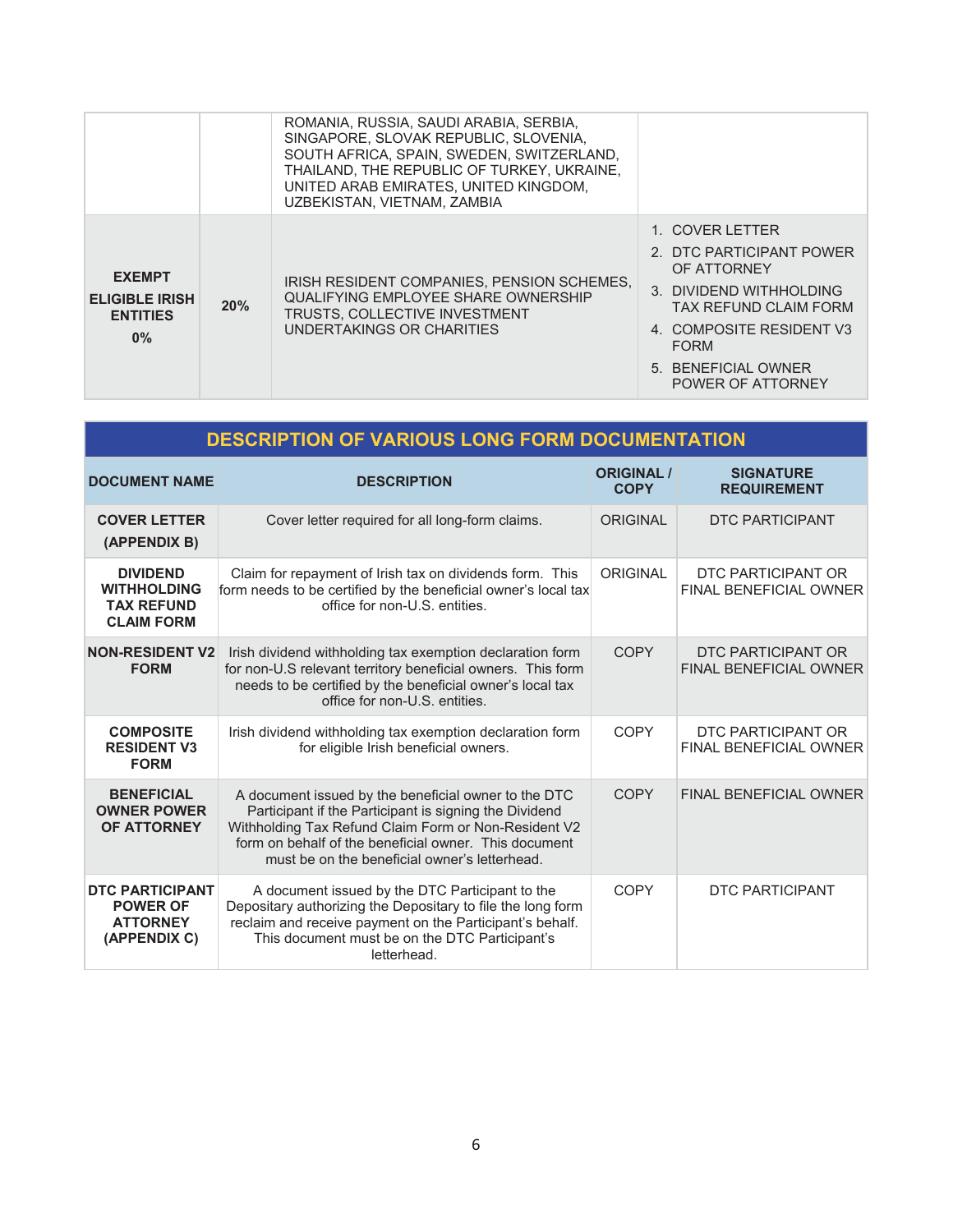| <b>CONTACT DETAILS</b>     |                             |  |  |
|----------------------------|-----------------------------|--|--|
| PRIMARY CONTACT            | <b>LAURA GALLO</b>          |  |  |
| DOMESTIC PHONE (U.S.)      | 1-855-849-3079              |  |  |
| DOMESTIC FAX (U.S.)        | 1-212-747-0029              |  |  |
| <b>INTERNATIONAL PHONE</b> | 1-212-747-9100              |  |  |
| <b>INTERNATIONAL FAX</b>   | 1-212-747-0029              |  |  |
| <b>EMAIL ADDRESS</b>       | IRELANDESP@GLOBETAX.COM     |  |  |
| <b>US TRANSFER AGENT</b>   | <b>COMPUTERSHARE INC</b>    |  |  |
| <b>STREET ADDRESS</b>      | 90 BROAD STREET, 16TH FLOOR |  |  |
| CITY/STATE/ZIP             | NEW YORK, NY 10004          |  |  |
| <b>ADDITIONAL CONTACTS</b> | IRISH RECLAIMS              |  |  |

# **ESP**

powered by **GLOBETAX** 

Computershare offers ESP powered by GlobeTax, which allows for the secure and simplified transfer of beneficial owner level data from the Participant to Computershare, and creates applicable documentation on the Participant's behalf. These claims should be submitted through the following website:

https://esp.globetax.com

Please use the above contact information if you have any questions about this process.

This system is available for At Source, Quick Refund, and Long Form claims.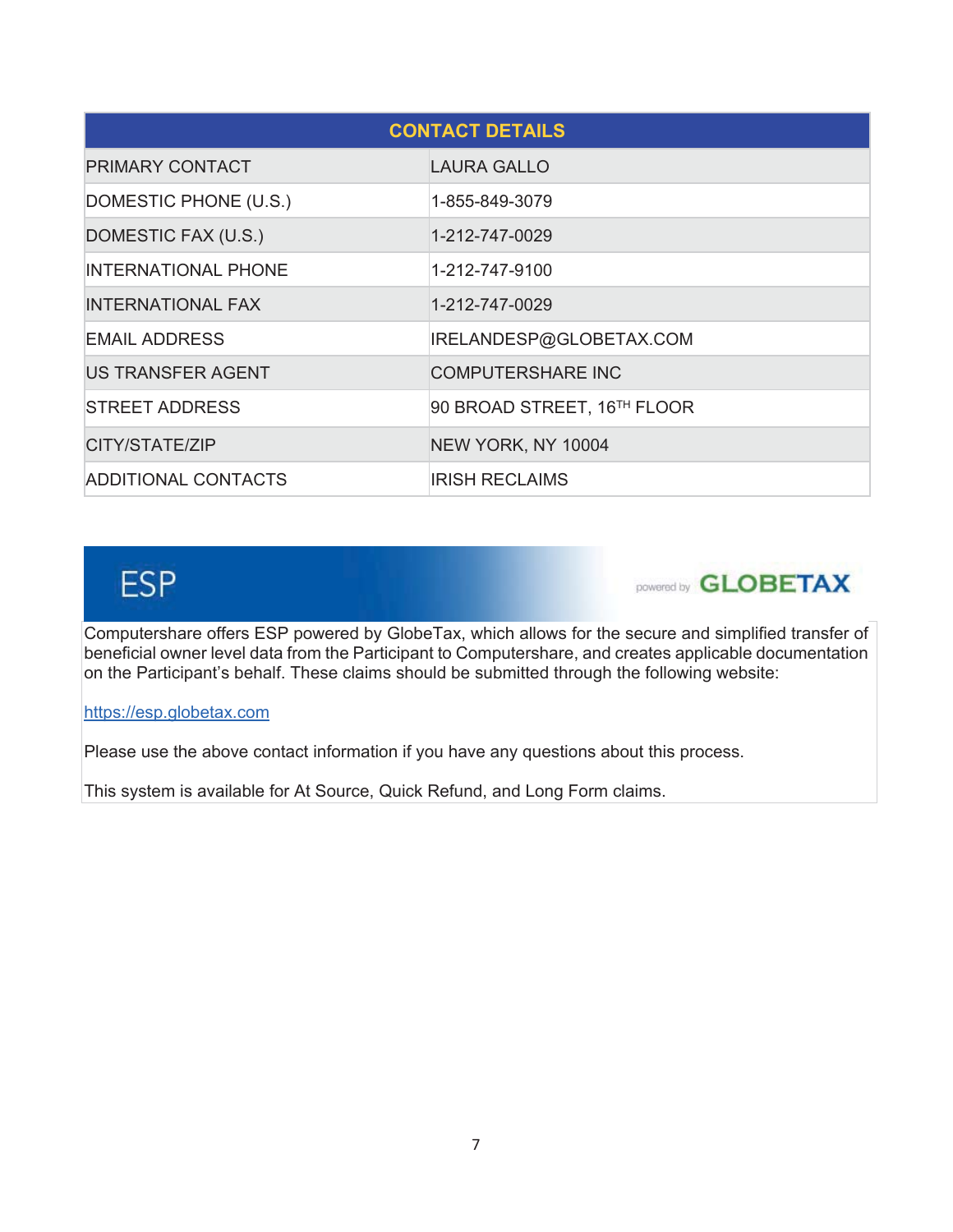### **FREQUENTLY ASKED QUESTIONS (FAQs)**

| <b>QUESTION</b>                                                                                                    | <b>ANSWER</b>                                                                                                                                                                                                                                                                                                                                                                                                                                      |
|--------------------------------------------------------------------------------------------------------------------|----------------------------------------------------------------------------------------------------------------------------------------------------------------------------------------------------------------------------------------------------------------------------------------------------------------------------------------------------------------------------------------------------------------------------------------------------|
| WHAT IS THE DIFFERENCE BETWEEN THE V2 FORMS<br>A, B, AND C AND WHICH ONE NECA WEB TO BE<br>COMPLETED?              | THE V2 FORMS A, B, AND C EACH PERTAIN TO<br>DIFFERENT TYPES OF BENEFICIAL OWNERS AND<br>SHOULD BE SELECTED BASED ON THE FINAL<br>BENEFICIARY, QUALIFYING NON-RESIDENT<br>INDIVIDUALS MUST USE THE V2A, QUALIFYING NON-<br>RESIDENT COMPANIES MUST USE THE V2B, AND ALL<br>OTHER QUALIFYING NON-RESIDENT PERSONS (NOT<br>BEING AN INDIVIDUAL OR A COMPANY) MUST USE THE<br>$V2C$ .                                                                  |
| CAN I SUBMIT A TRUST AGREEMENT IN LIEU OF A POA<br>SIGNED BY THE BENEFICIAL OWNER?                                 | YES, BUT A LIMITED POA SIGNED BY THE PARTICIPANT<br>MUST BE ACCOMPANIED BY THE TRUST AGREEMENT.                                                                                                                                                                                                                                                                                                                                                    |
| HOW LONG DOES IT TAKE FOR LONG-FORM CLAIMS<br>TO BE PAID?                                                          | WE ESTIMATE IT TAKES 4 MONTHS FOR LONG FORM<br>CLAIMS TO BE PAID.                                                                                                                                                                                                                                                                                                                                                                                  |
| DOES THE LONG-FORM PROCESS HAVE A MINIMUM<br>POSITION REQUIREMENT PER BENEFICIAL OWNER?                            | NO, THERE IS A MINIMUM FEE OF \$25 PER BENEFICIAL<br>OWNER WHICH MAY BE WAIVED ON AN EXCEPTIONAL<br><b>BASIS FOR CLIENTS RECLAIMING LESS THAN \$50. IN</b><br>SUCH INSTANCES A FEE OF 50% OF THE RECLAIMED<br>AMOUNT WILL BE APPLIED.                                                                                                                                                                                                              |
| WHAT IS THE STATUTE OF LIMITATIONS FOR FILING<br><b>IRISH RECLAIMS?</b>                                            | IT IS 4 YEARS FROM THE END OF THE YEAR IN WHICH<br>THE DIVIDEND IS PAID. CLAIMS RECEIVED AFTER OUR<br>SUBMISSION DEADLINE WILL BE FILED ON A BEST<br><b>EFFORT BASIS.</b>                                                                                                                                                                                                                                                                          |
| WHAT HAPPENS IF THE PARTICIPANT DOES NOT<br>MAKE A CA WEB ELECTION WITHIN THE SPECIFIED CA<br>WEB ELECTION WINDOW? | ALL SHARES WILL BE WITHHELD AT THE 20% TAX<br>RATE. YOU WILL HAVE AN OPPORTUNITY TO FILE<br>LONG FORM IF THIS TRANSPIRES.                                                                                                                                                                                                                                                                                                                          |
| WILL THE QI ACCEPT CLAIMS FILED DIRECTLY TO<br>THEM BY THE BENEFICIAL OWNERS?                                      | THE QI ONLY ACCEPTS CLAIMS FILED BY THE DTC<br>PARTICIPANT WHO WAS HOLDING THE SECURITIES<br>THROUGH DTC AND ONLY TO THE EXTENT THAT DTC<br>HAS REPORTED THESE HOLDINGS TO US AS VALID<br>RECORD DATE HOLDINGS, BENEFICIAL OWNERS ARE<br>REQUIRED TO FILE THEIR CLAIMS THROUGH THE<br>CUSTODY CHAIN TO THE DTC PARTICIPANT OF<br>RECORD. ALL CLAIMS NOT RECEIVED DIRECTLY FROM<br>THE DTC PARTICIPANT WILL BE RETURNED TO THE<br>BENEFICIAL OWNER. |

**WARNING AND DISCLAIMER:** 

THE INFORMATION AND DATA CONTAINED IN THIS NOTICE IS BASED ON INFORMATION OBTAINED FROM MULTIPLE SOURCES BELIEVED TO BE RELIABLE. HOWEVER, COMPUTERSHARE AND ITS AGENTS DO NOT WARRANT OR GUARANTEE THE ACCURACY OR COMPLETENESS OF, NOR UNDERTAKE TO UPDATE OR AMEND THIS INFORMATION OR DATA. WE AND OUR AGENTS EXPRESSLY DISCLAIM ANY LIABILITY WHATSOEVER FOR ANY LOSS HOWSOEVER ARISING FROM OR IN RELIANCE UPON ANY OF THIS INFORMATION OR DATA. THE INFORMATION CONTAINED IN THIS NOTICE IS SUBJECT TO CHANGE AND SUBJECT TO DISCRETION AND/OR PRE-EMPTION BY LOCAL MARKET RULES, PRACTICES OR ACTIONS TAKEN BY NON-US AGENTS OR TAX AUTHORITIES. DEADLINES OFTEN DIFFER FROM STATUTORY DEADLINES. YOU SHOULD FILE CLAIMS AS SOON AS POSSIBLE, AND AT LEAST SIX MONTHS PRIOR TO THE SPECIFIED DEADLINE.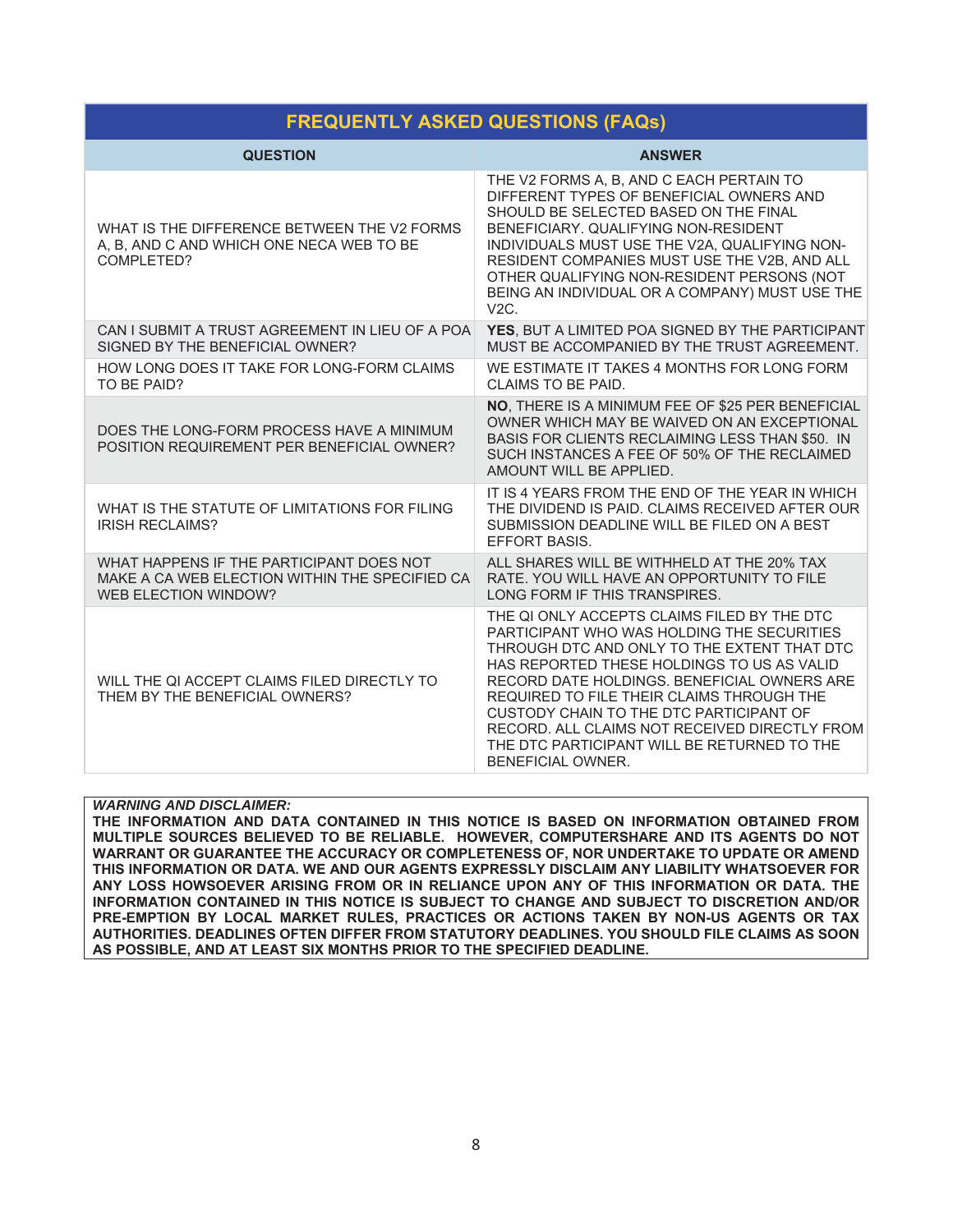#### **APPENDIX A** \*\*\*THIS DOCUMENT MUST BE PREPARED ON LETTERHEAD\*\*\*

#### **RELIEF AT-SOURCE - COVER LETTER REQUIRED FOR ELECTIONS OF RESIDENTS IN RELEVANT TERRITORIES, IRISH ENTITIES & OTHER ELIGIBLE ENTITIES**

(Date)

GlobeTax as agent for Computershare Investor Services (Ireland) Limited 90 Broad Street - 16th Floor New York, New York 10004 Attn: Irish Reclaims

| $RE^+$ | Issue Name:   | Perrigo Company plc. ("Issuer") |
|--------|---------------|---------------------------------|
|        | $CIISIP+$     | G97822103                       |
|        | Record Date:  | November 27, 2015               |
|        | Payable Date: | December 15, 2015               |

We, <DTC Participant Name>, also known under DTC participant number <0000>, acting on behalf of the beneficial owners of the dividend income specified above claim exemption from the 20% Irish dividend withholding tax. This exemption declaration is in respect of a relevant distribution to be made on the security referenced above. We hereby state that these shares are held in a nominee capacity only and we therefore hold no beneficial interest in them; all monies repaid by Revenue will be paid to the underlying beneficial owners.

By completing the table below, which supports our CA Web exempt election, we are indicating that we are submitting a Non-Resident Form V2A, V2B or V2C or a Composite Resident Form V3 on behalf of the following beneficial owners.

If the applicable forms are on file with a qualifying intermediary, the name of the qualifying intermediary in possession of the original documentation is provided under the "Name of QI" column, and contact name and the telephone number where this qualifying intermediary can be reached is provided under the "Contact Information" column.

| Name of QI | Contact<br>Information | Beneficial<br><b>Owner Name</b> | Country of<br>Residence | <b>Shares</b><br>Held | V <sub>2</sub> or V <sub>3</sub> | Exempt<br>Election<br>Category |
|------------|------------------------|---------------------------------|-------------------------|-----------------------|----------------------------------|--------------------------------|
|            |                        |                                 |                         |                       |                                  |                                |
|            |                        |                                 |                         |                       |                                  |                                |
|            |                        |                                 |                         |                       |                                  |                                |
|            |                        |                                 |                         |                       |                                  |                                |
|            |                        |                                 | Total:                  |                       |                                  |                                |

Note: If there are five or more beneficial owners please submit a spreadsheet to Laura Gallo at GlobeTax.

We ask that Computershare Investor Services (Ireland) Limited, as qualifying intermediary of the Issuer ("Computershare"), present these dividend withholding exemption requests on the above beneficial owners' behalf. Please contact the undersigned at <Telephone Number > should you have any questions.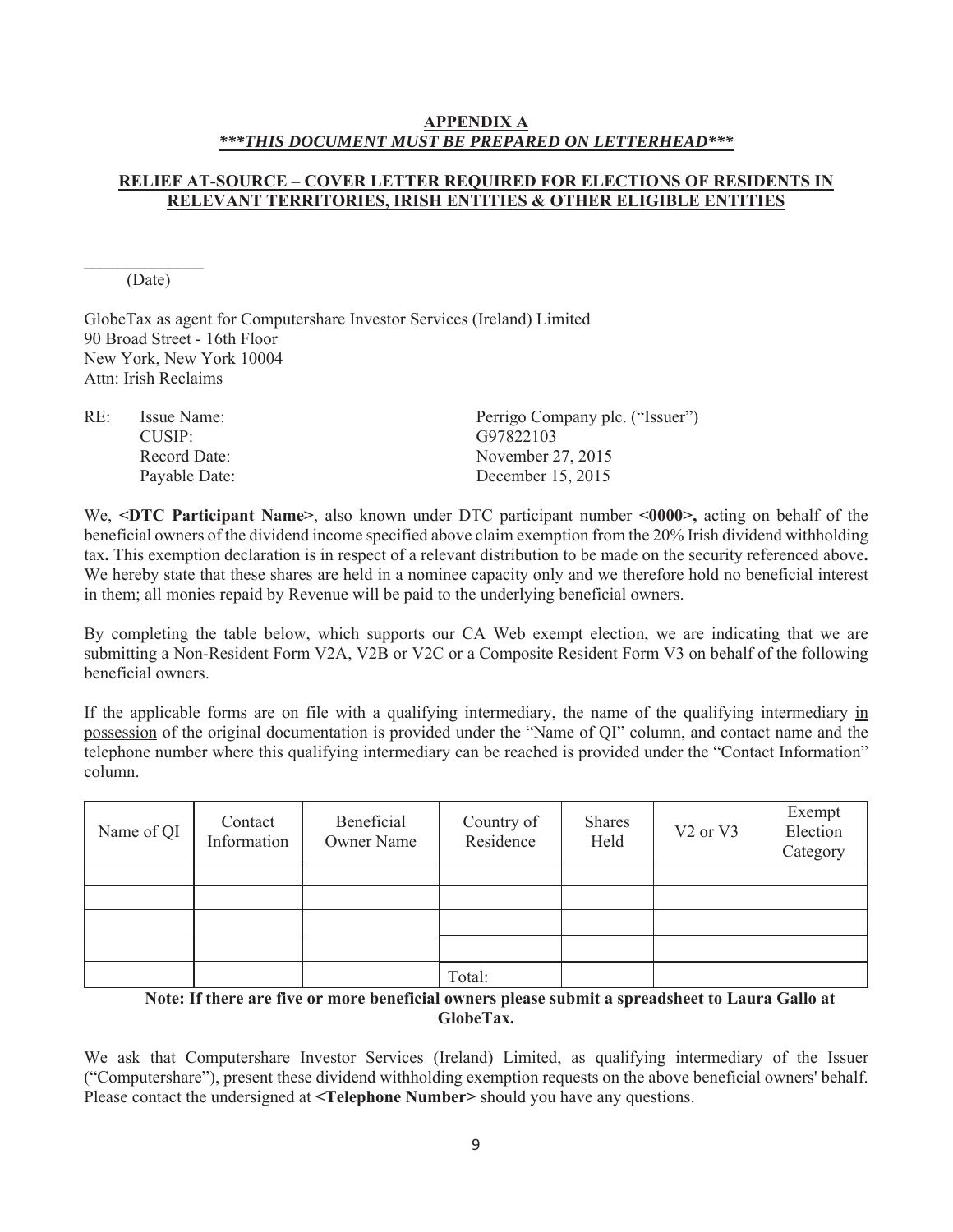#### **Indemnification**

We certify that to the best of our knowledge that each of the beneficial owners identified above are eligible for the preferential rates as stated herein and we declare that we have performed all the necessary due diligence to satisfy ourselves as to the accuracy of the information submitted to us by these beneficial owners.

We further certify that we, and on behalf of our client beneficial owners, acknowledge and agree to pay (by offset or netting of our dividend or otherwise) the Fees and Charges referenced below which are for non-customary optional services outside the terms and conditions of the shares.

We will be fully liable for any and all withholding taxes, claims, penalties and / or interest to the Irish Revenue Commissioners ("charge-backs"), including without limitation, any foreign exchange fluctuations associated with such funds. Neither Computershare nor the Issuer nor any of their agents or affiliates shall be liable for the failure to secure any refund. In consideration of the assistance of Computershare and the Issuer in processing such claims, we expressly agree that neither Computershare nor the Issuer nor any of their agents or affiliates shall have any liability for, and we shall indemnify, defend and hold each of Computershare and the Issuer and their respective agents and affiliates harmless from and against, any and all loss, liability, damage, judgment, settlement, fine, penalty, demand, claim, cost or expense (including without limitation fees and expenses of defending itself or enforcing this agreement) arising out of or in connection herewith. We further agree that our obligations hereunder shall be free from all defenses.

Sincerely,

**Authorized Signature** 

Telephone Number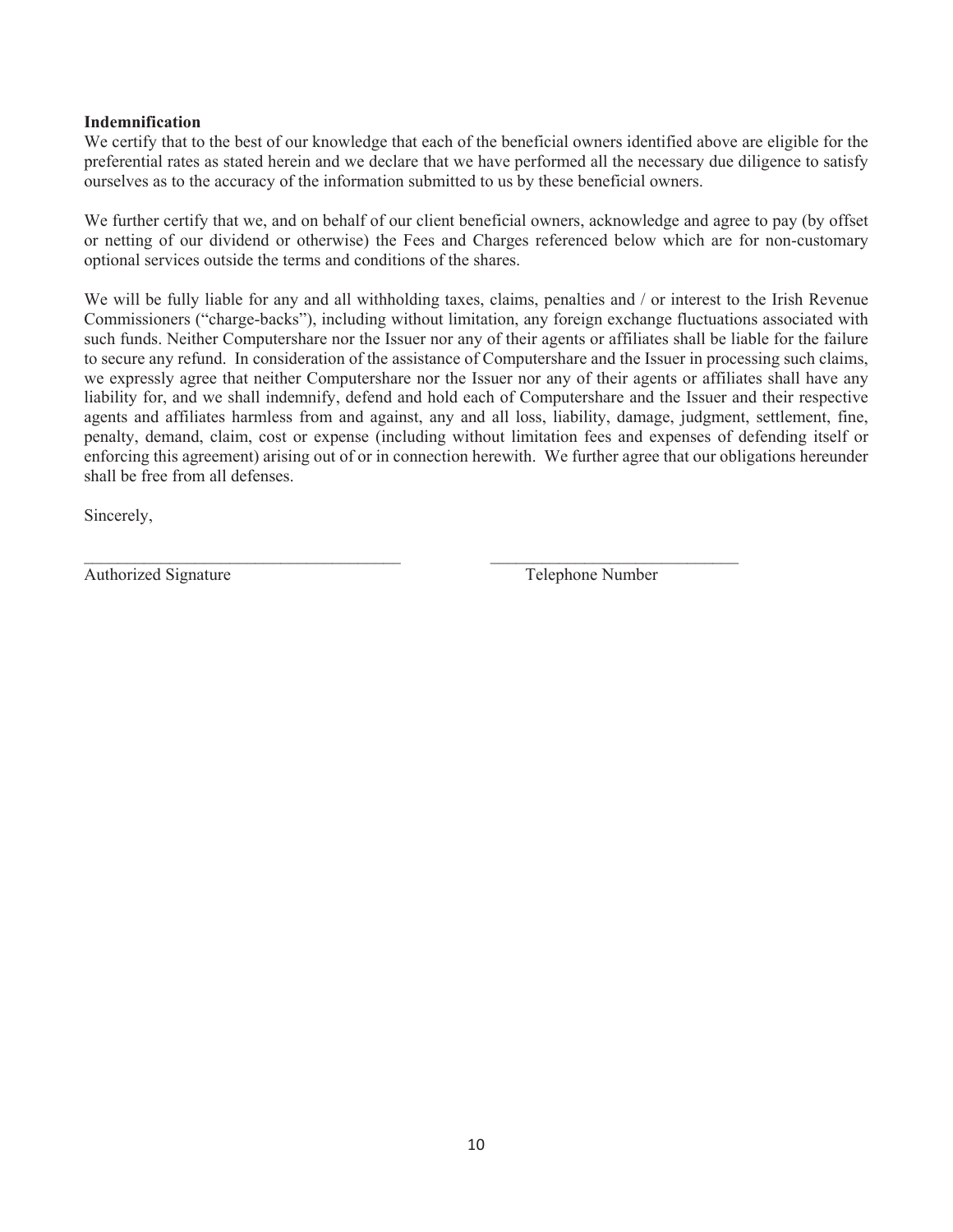#### APPENDIX B \*\*\*THIS DOCUMENT MUST BE PREPARED ON LETTERHEAD\*\*\*

#### **LONG FORM COVER LETTER**

(Date)

GlobeTax as agent for Computershare Investor Services (Ireland) Limited 90 Broad St, 16th Floor New York, NY 10004-2205 Attn: Irish Reclaims

We, <DTC Participant Name>, a Specified Intermediary (SI) by virtue of our agreement with DTC, also known under DTC participant number <0000>, acting on behalf of the beneficial owners of the income specified below claim repayment of XXX EURO. This repayment is in respect of DWT deducted from a relevant distribution made by PERRIGO COMPANY PLC (G97822103) on the record date of NOVEMBER 27, 2015. We declare that the beneficial owners of the dividends to which this repayment claim relates are entitled to receive the distribution without the deduction of DWT in accordance with Chapter 8A, Part 6 of the Taxes Consolidation Act, 1997 due to <Beneficial Owners Country of Residence> membership in the EU or because of an existing Double Taxation Treaty between <Beneficial Owners Country of Residence> and Ireland. In addition, we hereby state that these shares are held in a nominee capacity only and we therefore receive no beneficial interest from them; all monies repaid by Revenue will be paid to the underlying beneficial owners.

Below is the list of beneficial owners and their respective holdings, which total # of shares. The information is as  $follows'$ 

| <b>Beneficial Owner Name</b> | Address | <b>Taxpayer I.D. Number</b> | # of Shares |
|------------------------------|---------|-----------------------------|-------------|
|------------------------------|---------|-----------------------------|-------------|

We ask that the Computershare Investor Services (Ireland) Limited, as qualifying intermediary of the Issuer ("Computershare"), present these excess withholding tax refund requests on the above beneficial owners' behalf. Please contact the undersigned at  $\leq$ 123-456-789> should you have any questions.

#### **Indemnification**

We certify that to the best of our knowledge that each of the beneficial owners identified above are eligible for the preferential rates as stated herein and we declare that we have performed all the necessary due diligence to satisfy ourselves as to the accuracy of the information submitted to us by these beneficial owners.

We further certify that we, and on behalf of our client beneficial owners, acknowledge and agree to pay (by offset or netting of our dividend or otherwise) the Fees and Charges referenced below which are for non-customary optional services outside the terms and conditions of the shares.

We will be fully liable for any and all withholding taxes, claims, penalties and / or interest to the Irish Revenue Commissioners ("charge-backs"), including without limitation, any foreign exchange fluctuations associated with such funds. Neither Computershare nor the Issuer nor any of their agents or affiliates shall be liable for the failure to secure any refund. In consideration of the assistance of Computershare and the Issuer in processing such claims, we expressly agree that neither Computershare nor the Issuer nor any of their agents or affiliates shall have any liability for, and we shall indemnify, defend and hold each of Computershare and the Issuer and their respective agents and affiliates harmless from and against, any and all loss, liability, damage, judgment, settlement, fine, penalty, demand, claim, cost or expense (including without limitation fees and expenses of defending itself or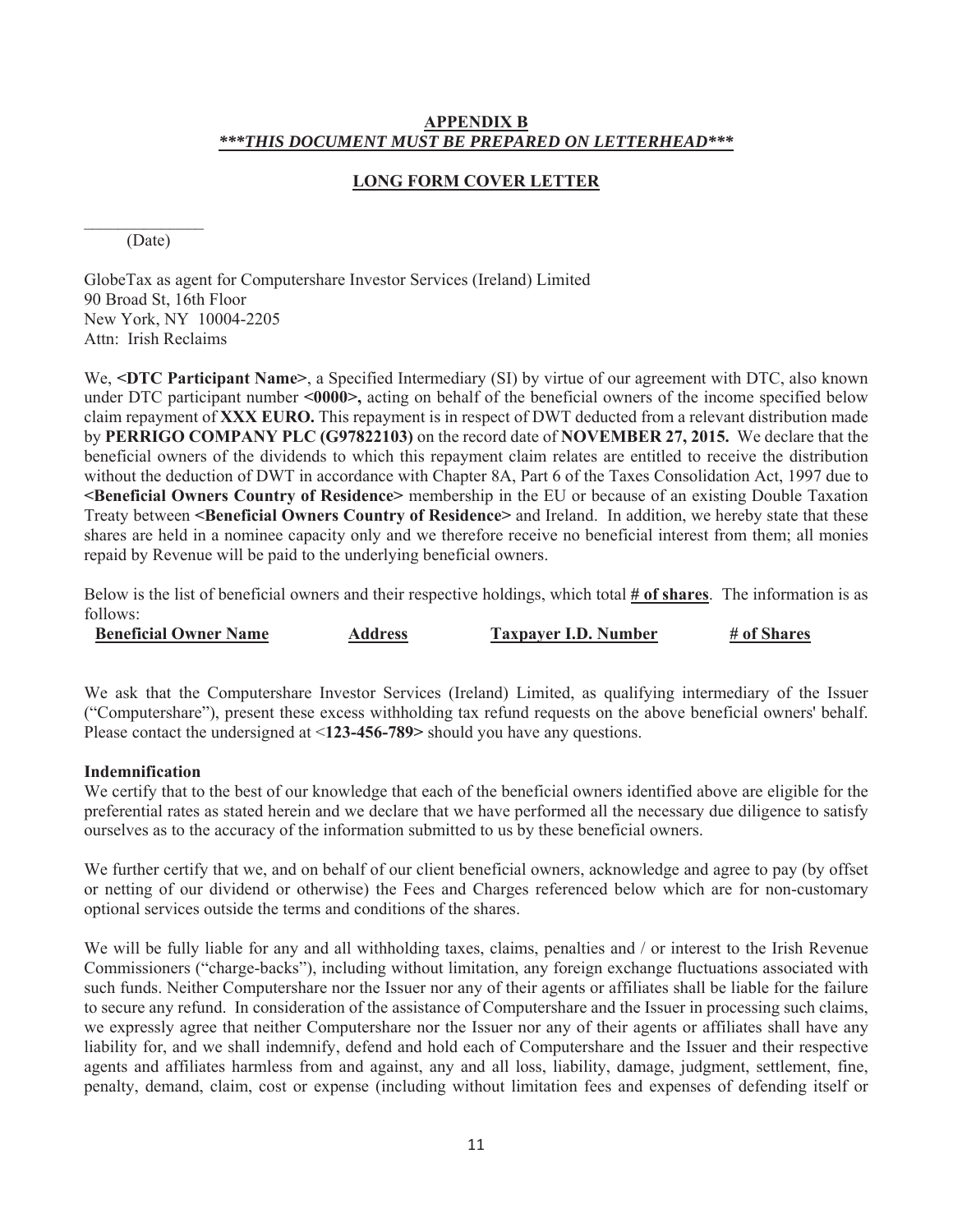enforcing this agreement) arising out of or in connection herewith. We further agree that our obligations hereunder shall be free from all defenses.

Sincerely,

#### [SIGNATURE]

**PAYMENT ADDRESS:** 

Note

Revenue reserves the right to carry out any checks they may deem necessary to verify the accuracy of this claim and, in particular, they reserve the right to audit the register of shares held by Computershare (as qualifying intermediary) / Specified Intermediary. We agree to indemnify Revenue against any loss or liability which may be incurred as a result of any failure to secure the tax refund to the cited beneficial owners.